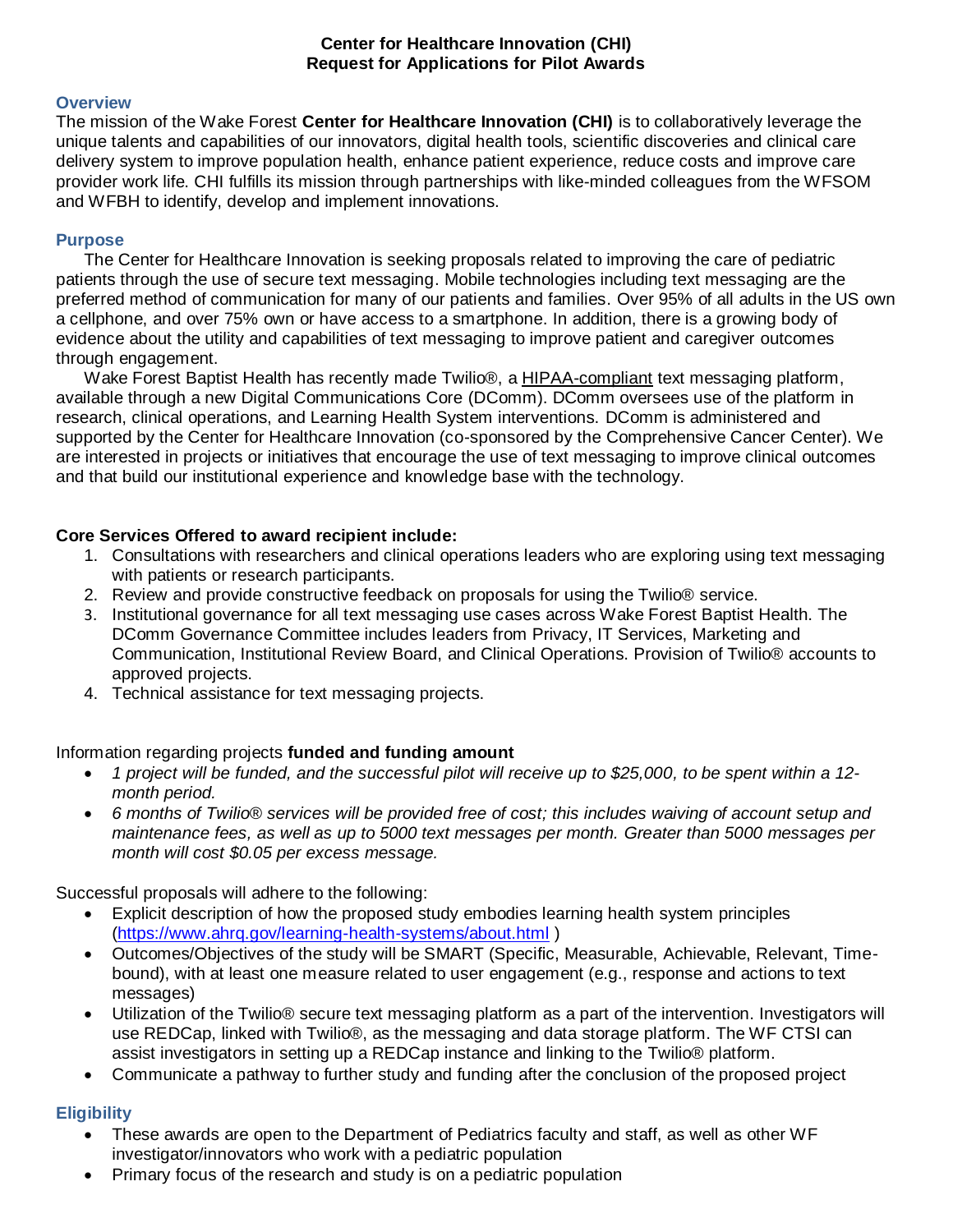Use of the secure text messaging must be including in the methods of the proposed project.

#### **Key Dates**

| <b>Date</b>        | <b>Detail</b>                    |
|--------------------|----------------------------------|
| 12/16/20, 11:59 pm | <b>Full Application Deadline</b> |
| February 15, 2021  | Selection of Awardees            |
| July 1, 2021       | <b>Project Start Date</b>        |
| June 30, 2022      | Latest Project End Date          |

## **Funding**

The **Center of Healthcare Innovation** will fund up to \$25,000 in direct costs per project, with funds to be dispersed in increments pending successful progress and attainment of milestones. See section on Budget Guidelines for more details on allowable and non-allowable budget items.

## **Application Procedure**

### **Full Application Deadline: 12/16/20, 11:59 pm**

The application can be submitted through the [ePilot electronic submission system,](https://redcap.wakehealth.edu/redcap/surveys/?s=AF9KKC4C8R) by the deadline noted above. Application instructions are summarized below.

### **Format Specifications**

- Arial font and no smaller than 11 point
- Margins at least 0.5 inches (sides, top and bottom)
- Single-spaced lines
- Consecutively numbered pages

## **Submission/Applicant Information**

- Project Title
- Submitting Investigator, Co-Investigator(s), and other Key Personnel information

# **Abstract** (500 words max)

# **Research Plan** (5 pages max)

- *Specific Aims*
- *Significance* Explain how the project addresses an important problem, how it will improve scientific knowledge, technical capability and/or clinical practice.
- *Investigator(s)* Describe how each member of the team will contribute to the project. Include their expertise and experience that will be utilized on this project.
- *Innovation* Explain how this project uses novel concepts, approaches or methodologies, instrumentation or interventions.
- *Approach* Describe the overall strategy for this project, including potential problems, alternative strategies and benchmarks for success.
- *Projected Timeline*

# **References** (no page limit)

### **Information Regarding Human Subjects**

Address the following if the project **involves human subjects**.

- Provide a one-page document addressing the Protection of Human Subjects, if applicable.
- IRB Approval Status (please note: IRB approval is not required for full application submission, however **a delay in IRB approval does not alter the project end date**) Pre submission discussion with the Wake Forest IRB is strongly suggested.
- In addition to IRB approval, all applications must be approved by DComm for use of the Twilio® platform, to ensure compliance with regulations and WFBH best practices. Approval by DComm will need to occur prior to intiation of the project. DComm meets monthly.

# **Information Regarding Live Vertebrates** if applicable.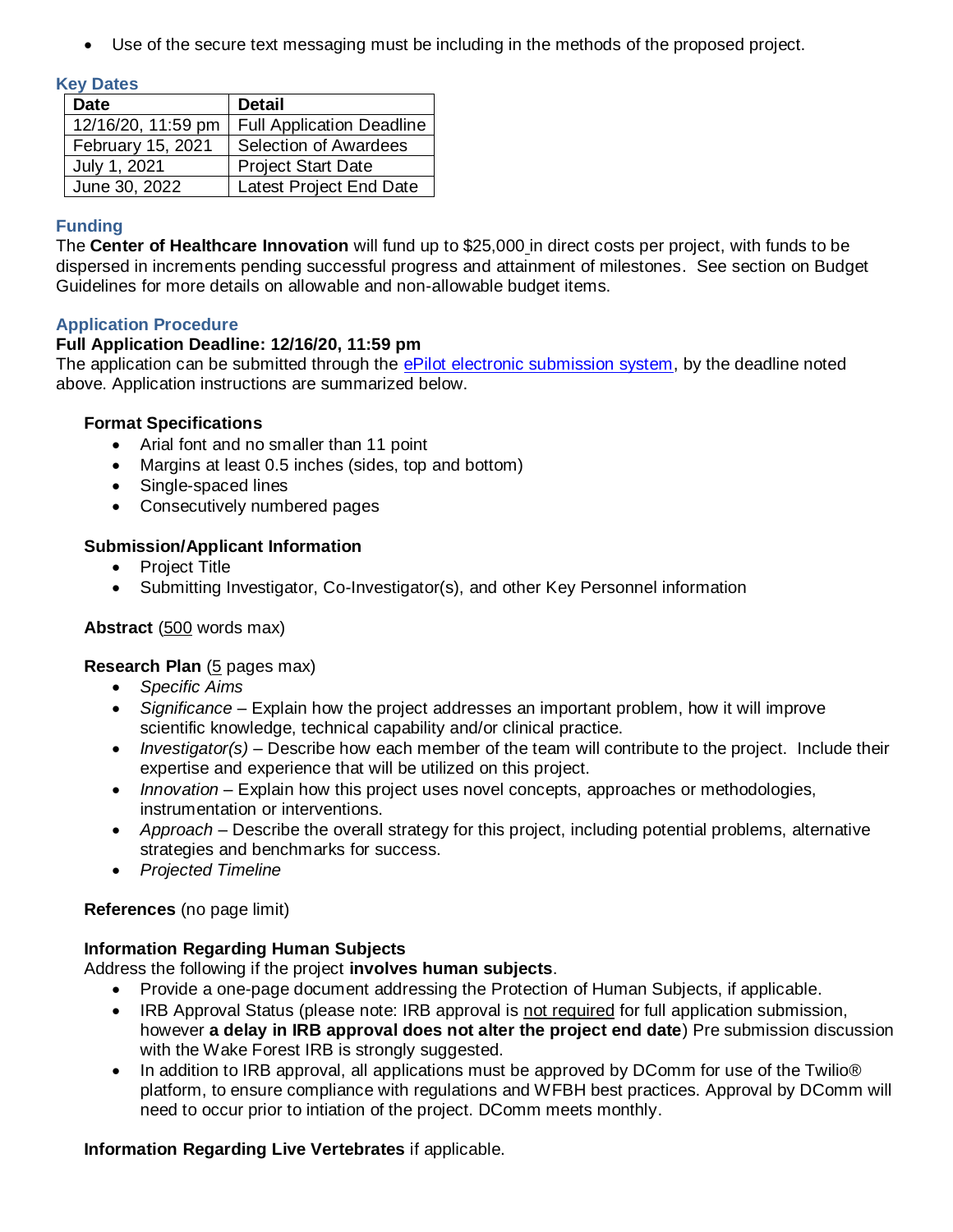• IACUC Approval Status (please note: IACUC approval is not required for full application submission, however **a delay in IACUC approval does not alter the project end date**)

**Budget and Justification** (budget template plus 1-page justification)

- Complete the [budget template form](https://wakehealth.sharepoint.com/:x:/r/teams/CTSIWebCollection/Shared%20Documents/CSTI-Public/CTSI%20Pilot%20Budget%20Template.xlsx) provided along with a brief justification for the funds requested for this RFA. Please include explanation of other resources that may be leveraged to support the project.
- Sub-awards to other institutions to carry out work on a project are not allowed.

# **NIH-style biographical sketch for all Key Personnel (new style)**

### **Budget Guidelines**

The budget period is for 12 months, ending no later than June 30, 2022. Up to \$ 25,000 in direct costs may be requested.

Grant funds may be budgeted for:

- Research support personnel (including undergraduate and graduate students)
- Travel necessary to perform the research
- Small equipment, research supplies and core lab costs, or
- Other purposes deemed necessary for the successful execution of the proposed project

Grant funds may **not** be budgeted for:

- Office supplies or communication costs, including printing
- Meals or travel, including to conferences, except as required to collect data
- Professional education or training
- Computers or audiovisual equipment, unless fully justified as a need for the research
- Manuscript preparation and submission, or
- Indirect costs

Awarded funds must be used to conduct the work proposed. All direct charges to this award must adhere to federal regulations and requirements regarding the use of Center for Healthcare Innovation funds. The Center for Healthcare Innovation leadership reserves the right to revoke funding in the event it is determined that funds were not spent in accordance with the approved protocol. The general criteria for determining allowable direct costs on federally sponsored projects is set forth in 2 CFR Part 200: Uniform Administrative Requirements, Cost Principles, and Audit Requirements for Federal Awards (The Uniform Guidance).

### **Review Criteria and Process**

Proposals will be evaluated by the Center for Healthcare's Innovation Project Governance Committee. Funding decisions will be made based on the reviews of an evaluation of the projects' connection with the goals of the Center for Healthcare Innovation. Final award approval will be at the recommendation of Center for Healthcare Innovation Leadership. Any IACUC and/or IRB protocols must be approved prior to funding of the approved pilot.

### **Reviewers will score applications from 1 to 9 based on:**

- 1. Significance of the problem to be addressed;
- 2. Innovation in the proposed solutions;
- 3. Strength and breadth of the investigative team;
- 4. Methodological rigor and feasibility with clear milestones;
- 5. Likelihood the innovation will be broadly applicable and have impact on translational research, and;
- 6. A reporting plan regardless of whether the study yields positive or negative results;
- 7. Other elements to be considered in the review include: the likelihood that the investment will lead to external funding or a licensable innovation, early-career faculty involvement, race/gender inclusiveness of the research team and inclusion of women, minorities, older adults and children as potential participants.